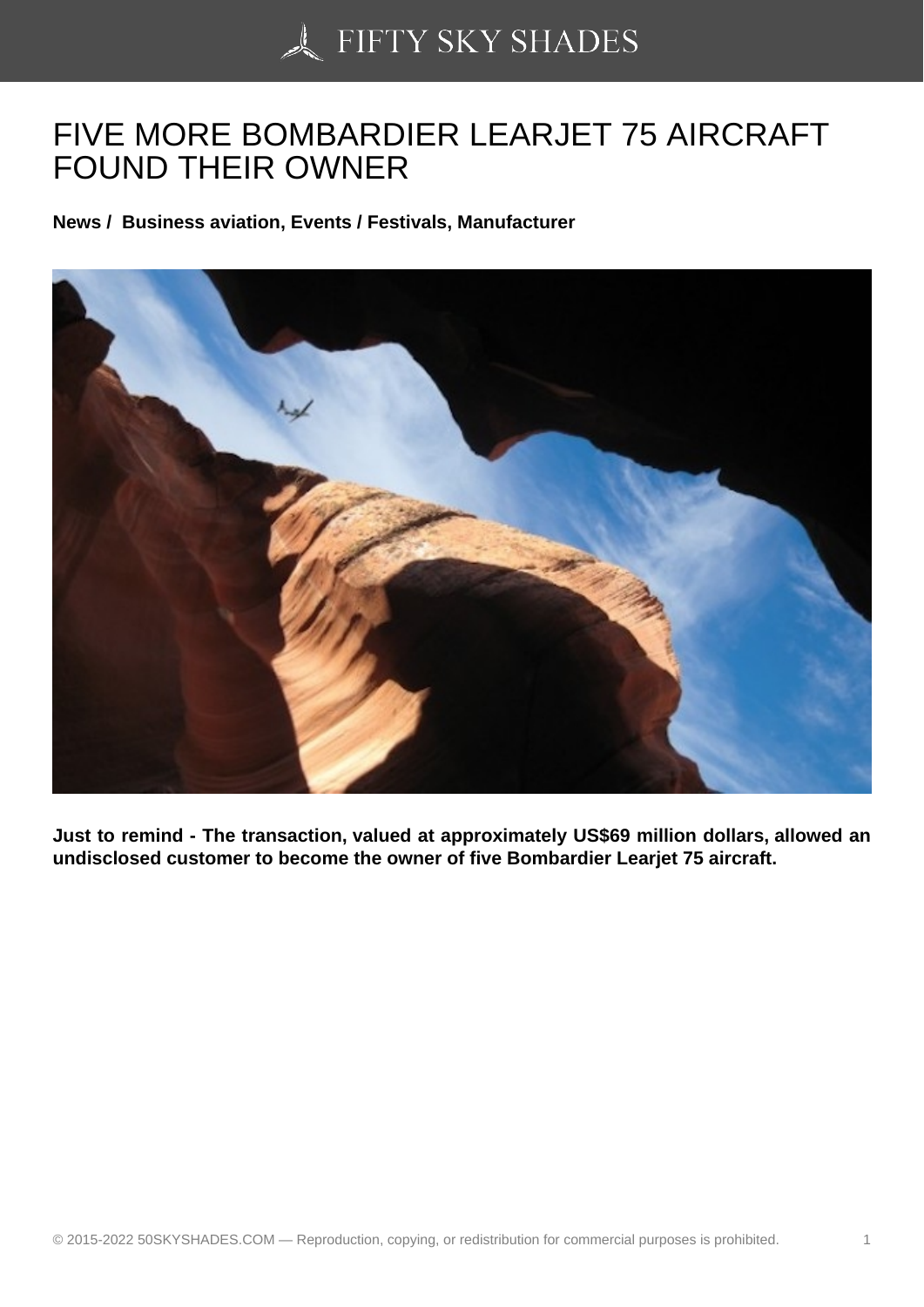

**Just to remind - the first Learjet business aircraft entered service back in 1964, defining the industry of private flight. Since acquiring the Learjet Corporation in 1990, Bombardier has introduced an impressive eight new models, including the best-selling Learjet 75 aircraft, which entered service in 2013. Earlier in 2019 Learjet fleet urpassed the 25 million flighthour mark!**

**"The ultimate business tools, Learjet 75 aircraft feature industry-leading performance and help drive direct bottom line results," Peter Likoray, Senior Vice President, Worldwide Sales and Marketing, Bombardier Business Aircraft. "Reliability and longevity are just two of the reasons customers among Fortune 500 companies continue to choose Learjet aircraft for productivity gains. With its bevy of recent enhancements, the Learjet 75 aircraft is a superior business jet offering in terms of size, performance and reliability, all at highly competitive operating cost."**

Bombardier continues to invest in this industry-leading light business jet, with its recently-released comprehensive Garmin G5000 avionics upgrade, which will allow customers to optimize their routes and paves the way for future technological enhancements. The upgrade will be offered as forward and retrofit for in-service Learjet aircraft. Bombardier also recently announced that Learjet 75 aircraft operators now benefit from lengthened intervals between recurring major powerplant inspections, which have been extended from 3,000 to 3,500 engine hours.

Renowned worldwide for its sleek ramp appeal and favoured by pilots for its impressive handling characteristics and high-performance, the Learjet 75 is the only business jet in its class to feature an eight-seat double-club configuration, a flat floor throughout the cabin and a pocket door for reduced noise levels.